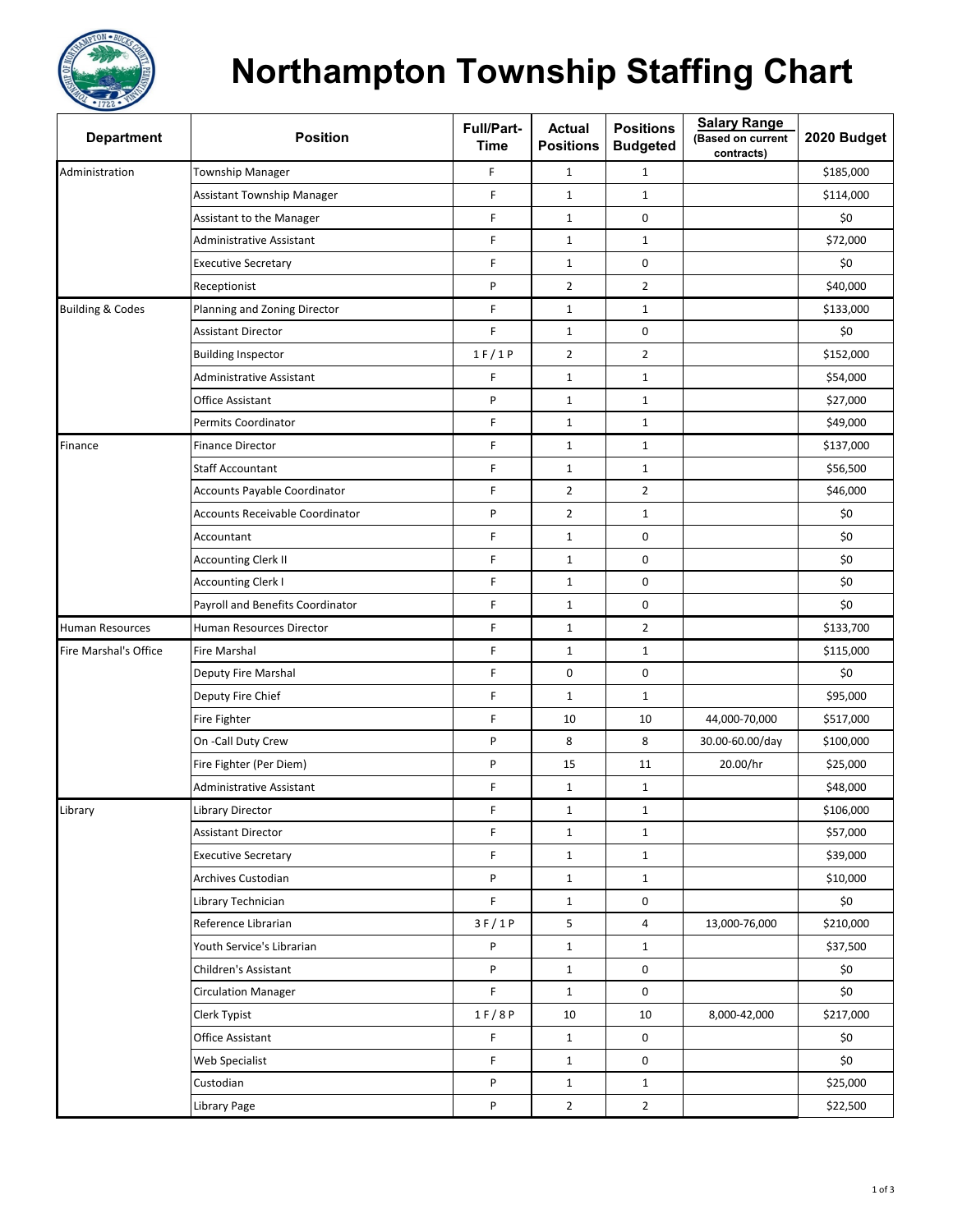| <b>Department</b>  | <b>Position</b>                                                       | <b>Full/Part-</b><br><b>Time</b> | <b>Actual</b>  | <b>Positions</b><br><b>Positions Budgeted</b> | <b>Salary Range</b><br>(Based on current<br>contracts) | 2020 Budget |
|--------------------|-----------------------------------------------------------------------|----------------------------------|----------------|-----------------------------------------------|--------------------------------------------------------|-------------|
| Parks & Recreation | Parks and Recreation Director                                         | F                                | $\mathbf{1}$   | $\mathbf{1}$                                  |                                                        | \$111,500   |
|                    | <b>Assistant Parks and Recreation Director</b>                        | F.                               | $\mathbf{1}$   | 0                                             |                                                        | \$0         |
|                    | <b>Executive Secretary</b>                                            | P                                | $\mathbf{1}$   | $\mathbf{1}$                                  |                                                        | \$30,000    |
|                    | <b>Administrative Assistant</b>                                       | F                                | $\mathbf{1}$   | 0                                             |                                                        | \$0         |
|                    | Program Coordinator/Pool Manager                                      | F                                | $\mathbf 1$    | $\mathbf{1}$                                  |                                                        | \$67,000    |
|                    | Special Events Coordinator                                            | F.                               | $\mathbf{1}$   | 1                                             |                                                        | \$66,000    |
|                    | <b>Recreation Center Manager</b>                                      | F                                | $\mathbf{1}$   | $\mathbf{1}$                                  |                                                        | \$74,500    |
|                    | <b>Recreation Center Supervisor</b>                                   | F                                | $\mathbf{1}$   | $\mathbf{1}$                                  |                                                        | \$67,000    |
|                    | <b>Recreation Center Clerk</b>                                        | P                                | $\mathbf{1}$   | $\mathbf{1}$                                  |                                                        | \$12,000    |
|                    | <b>Recreation Specialist</b>                                          | F                                | $\mathbf{1}$   | $\mathbf{1}$                                  |                                                        | \$49,500    |
|                    | <b>Recreation Services Representative</b>                             | F                                | $\mathbf{1}$   | $\mathbf{1}$                                  |                                                        | \$42,500    |
|                    | Recreation Facility/Program Attendant (Dependent on<br>registrations) | P                                | 10             | 10                                            |                                                        | \$25,000    |
|                    | Intern                                                                | S                                | $\mathbf{1}$   | $\mathbf{1}$                                  |                                                        | \$6,000     |
|                    | Pre-School Instructor                                                 | S                                | 11             | 11                                            |                                                        | \$90,000    |
|                    | Assistant Camp Director (Dependent on registrations)                  | S                                | $\overline{2}$ | $\overline{2}$                                |                                                        | \$220,000   |
|                    | Camp Counselors (Dependent on registrations)                          | S                                | 110            | 95                                            |                                                        |             |
|                    | Assistant Pool Manager                                                | S                                | $\overline{2}$ | 1                                             |                                                        | \$36,000    |
|                    | Pools Staff (Dependent on registrations)                              | S                                | 25             | 22                                            |                                                        |             |
|                    | Maintenance Foreman                                                   | F                                | $\mathbf{1}$   | $\mathbf{1}$                                  |                                                        | \$82,000    |
|                    | Laborer                                                               | F                                | $\overline{2}$ | $\overline{2}$                                |                                                        | \$91,000    |
|                    | Park Staff (Seasonal Laborers)                                        | S                                | 4              | 4                                             |                                                        | \$30,000    |
| Police             | Police Chief                                                          | F                                | $\mathbf{1}$   | $\overline{2}$                                |                                                        | \$303,500   |
|                    | Lieutenant                                                            | F.                               | $\overline{2}$ | $\overline{2}$                                | 125,660-129,860                                        | \$256,000   |
|                    | Detective                                                             | F                                | 4              | 4                                             | 108,500-110,500                                        | \$440,000   |
|                    | Detective Sergeant                                                    | F.                               | $\mathbf{1}$   | $\mathbf{1}$                                  |                                                        | \$114,500   |
|                    | Administrative Sergeant                                               | F                                | $\mathbf{1}$   | $\mathbf{1}$                                  |                                                        | \$0         |
|                    | Corporal                                                              | F                                | 4              | 4                                             | 111665                                                 | \$446,500   |
|                    | Sergeant                                                              | F                                | 6              | 6                                             | 114,500                                                | \$687,000   |
|                    | Officer                                                               | F                                | 26             | 26                                            | 82,778-106,527                                         | \$2,553,000 |
|                    | Administrative Assistant                                              | F                                | $\mathbf{1}$   | 0                                             |                                                        | \$0         |
|                    | <b>Executive Secretary</b>                                            | F                                | $\mathbf{1}$   | $\mathbf{1}$                                  |                                                        | \$61,000    |
|                    | Clerk Typist                                                          | P                                | 4              | 4                                             | 20,000-30,000                                          | \$95,000    |
|                    | Office Assistant                                                      | F                                | $\mathbf{1}$   | 0                                             |                                                        | \$0         |
|                    | Civilian Administrator                                                | F                                | $\mathbf{1}$   | $\mathbf{1}$                                  |                                                        | \$74,000    |
|                    | <b>Communication Center Clerk</b>                                     | F                                | 3              | 3                                             | 46,000-53,500                                          | \$144,000   |
|                    | Dispatch/Station Tender                                               | F                                | $\mathbf{1}$   | $\mathbf{1}$                                  |                                                        | \$46,000    |
|                    | On-Call Dispatch/Station Tender                                       | P                                | 4              | 4                                             |                                                        | \$10,500    |
|                    | <b>Booking Services Clerk</b>                                         | P                                | $\overline{2}$ | $\overline{2}$                                | 20,500-21,000                                          | \$41,500    |
|                    | <b>Crossing Guard</b>                                                 | P                                | 19             | 19                                            | 18.96/hr                                               | \$85,000    |